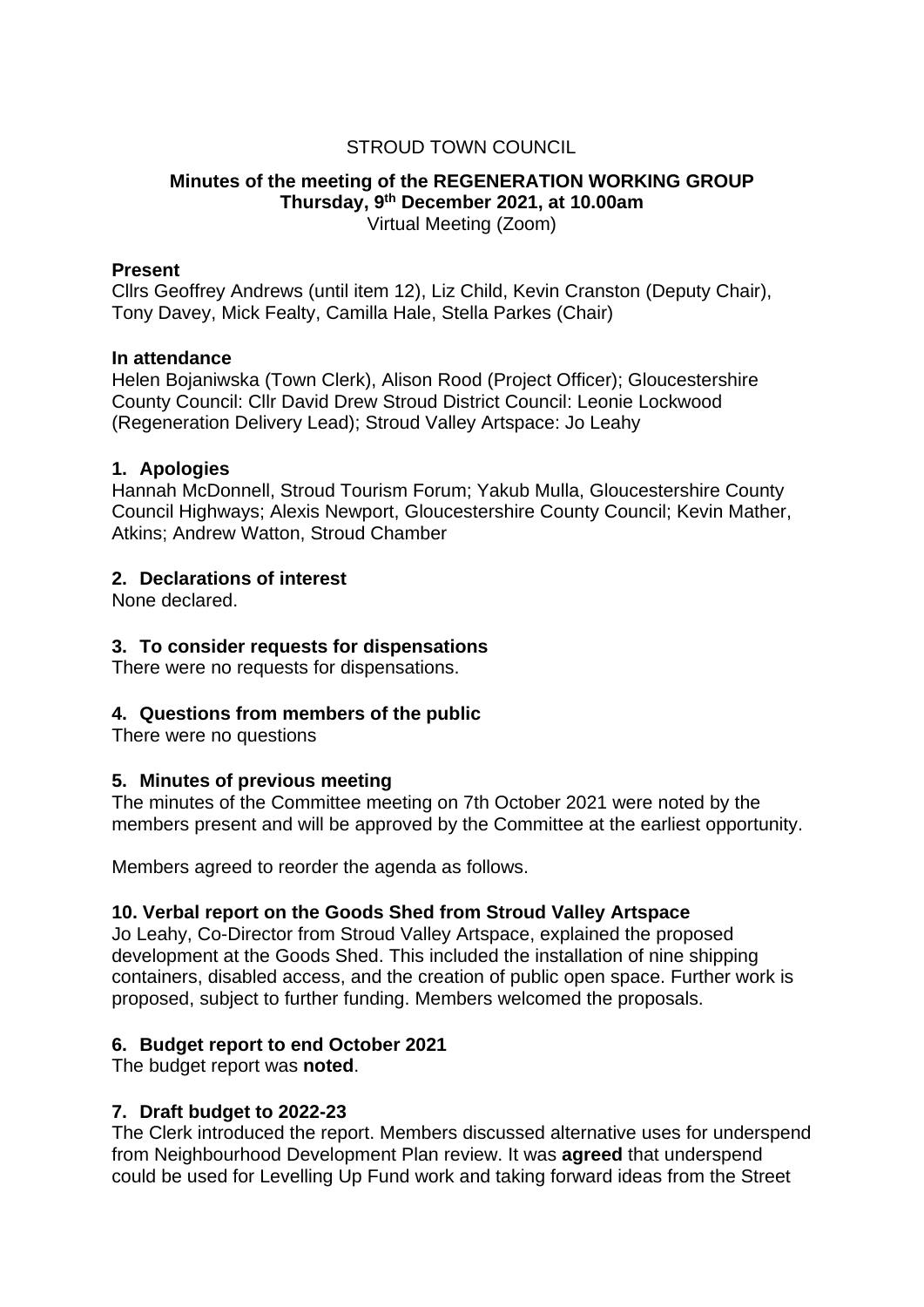Spaces work. As a new Stroud District Council tourism officer is due to start in March 2022, it was **agreed** the £5k previously allocated for a tourism post could be used to promote tourism in Stroud until March 2022.

# **8. Project Officer's report (for information only)**

The report was **noted**.

# **9. Report on Street Spaces report**

The Clerk outlined how the Street Spaces report had fed into thinking for the Levelling Up Fund bid through partnership working with Stroud District and Gloucestershire County Councils. The main areas under discussion are Wallbridge, Cainscross and the Rowcroft/Cheapside junction. The cycle lanes proposed in the report were of concern to businesses due to the loss of car parking spaces and potential negative impact on town centre businesses. In response to this cycle lanes will not be included in the bid. There were further concerns over the potential loss of more on-street parking because of Gloucestershire County Council's Parking Review.

# **11. Update on the Levelling Up Fund bid**

Leonie Lockwood, Regeneration Delivery Lead from Stroud District Council updated members on the progress of bid development which concentrated on the 'gateways' of Wallbridge and the train station. Useful meetings had taken place with district council consultants regarding Wallbridge. Another meeting with Network Rail and Great Western Railway had also been promising. Other areas of the bid included cultural elements and co-working/training space. A final decision on which elements would be taken forward had not yet been made, as further guidance on priorities for the next round of applications was still awaited from government.

## **12. Update on Gloucestershire County Council parking review**

Unfortunately, no officer from County was able to attend the meeting. There was general dissatisfaction about the approach and methodology of the review, especially as it was only looking at on-street parking. It was **agreed** the town council should commission its own parking research, taking a more integrated approach which looked at both off and on-street parking, delivery requirements, cyclist parking and taxi ranks. This work to be commenced as soon as possible.

**Action:** Clerk and Project Officer to devise specification for circulation early in the new year.

## **13. Report on Market Tavern site**

Andrew Watton had circulated a report on the potential demolition of the Market Tavern. The site is identified in the 'Shaping the Heart of Stroud' Neighbourhood Development Plan as a mixed used development site. It was noted that as the property is in a Conservation Area and a public house, planning permission would be required to demolish it. It was agreed to request a pre-application consultation from the site owner via Andrew Watton.

Cllr Cranston reported on engagement event concerning on major sewer improvement works to be undertaken by Severn Trent Water early in 2022. These